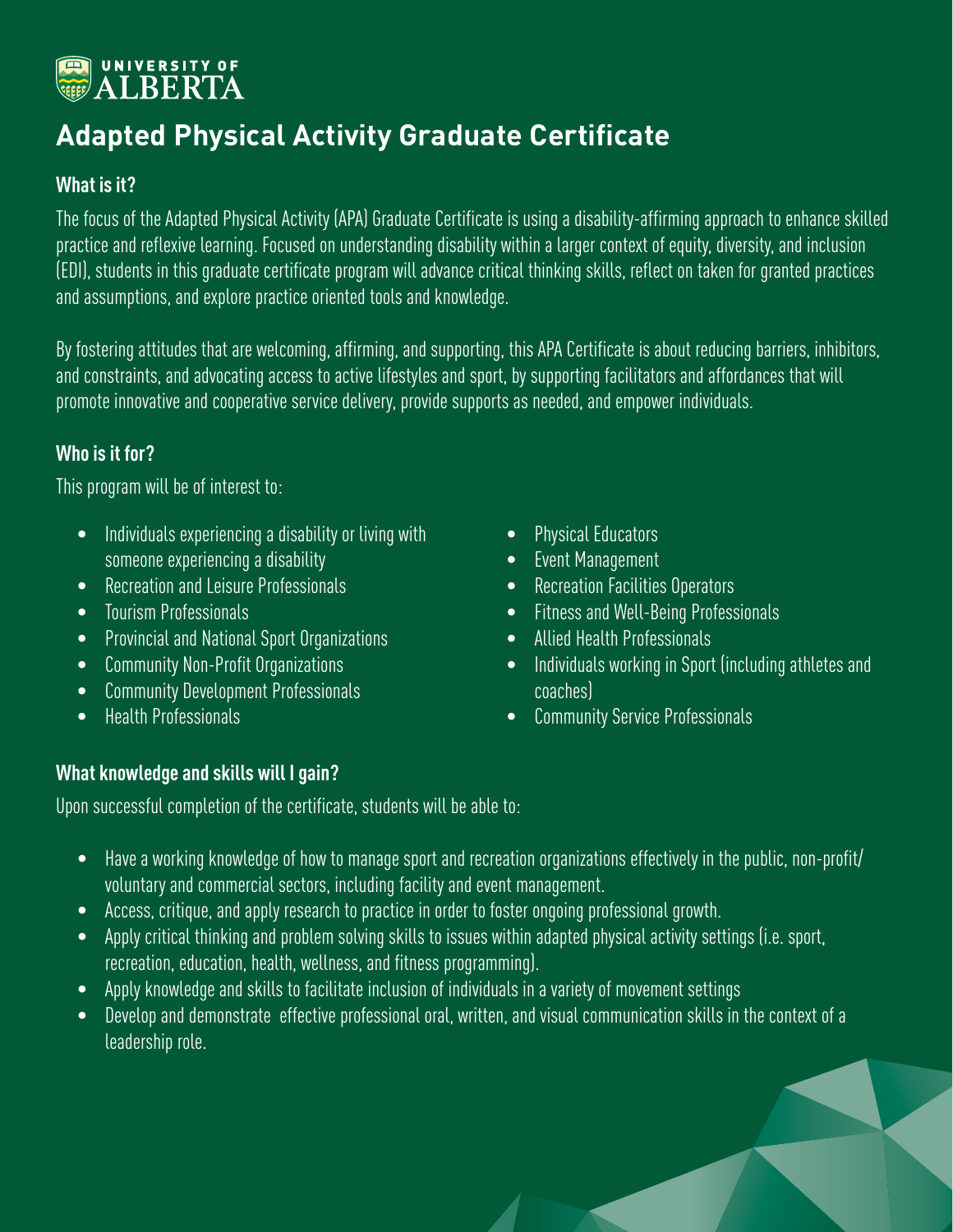### **Adapted Physical Activity Graduate Certificate**

- Reflect about and anticipate the impact of strategic decisions on adapted physical activity organizations and their stakeholders, including community members experiencing disability, caregivers, families, staff, and volunteers.
- Identify and problematize barriers/inhibitors/constraints, policies, ideas, and practices that marginalize or exclude people who experience disability.
- Apply equity, diversity, and inclusion lenses to policies, practices, and programs in order to support meaningful access for a broad range of participants.

#### **What are the requirements?**

- Eligible students will have an Undergraduate Degree, with a GPA of 3.0 (if you do not meet this, please contact the Manager, International and Community Education at KSRCert@ualberta.ca)
- A current curriculum vitae/resume.
- A letter of intent.
- One professional reference.

#### **What courses will I take?**

Students are required to complete four courses, each worth 3 credits, for a total of 12 credits. There are eight courses to choose from. Courses are offered online only and students will have up to four years to complete the certificate.

The nature and number of courses offered in a calendar year will vary. All eight courses will not be offered each year.

- Critical survey of key topics in Adapted Physical Activity
- Program Evaluation and Assessment
- Being a Reflexive Practitioner
- Accessible Design for APA
- Instructional Approaches & Programming Models
- Coaching Athletes Experiencing Disability
- Integrating Disability Perspectives into APA Practices
- Trauma-informed practice

#### **When will courses be offered?**

This program will begin in Fall 2021. Applications for admissions will open on October 1st, 2021. Students can begin in Fall, Winter, or Spring. Application deadlines are:

- Fall: August 1
- Winter: December 1
- Spring: April 15